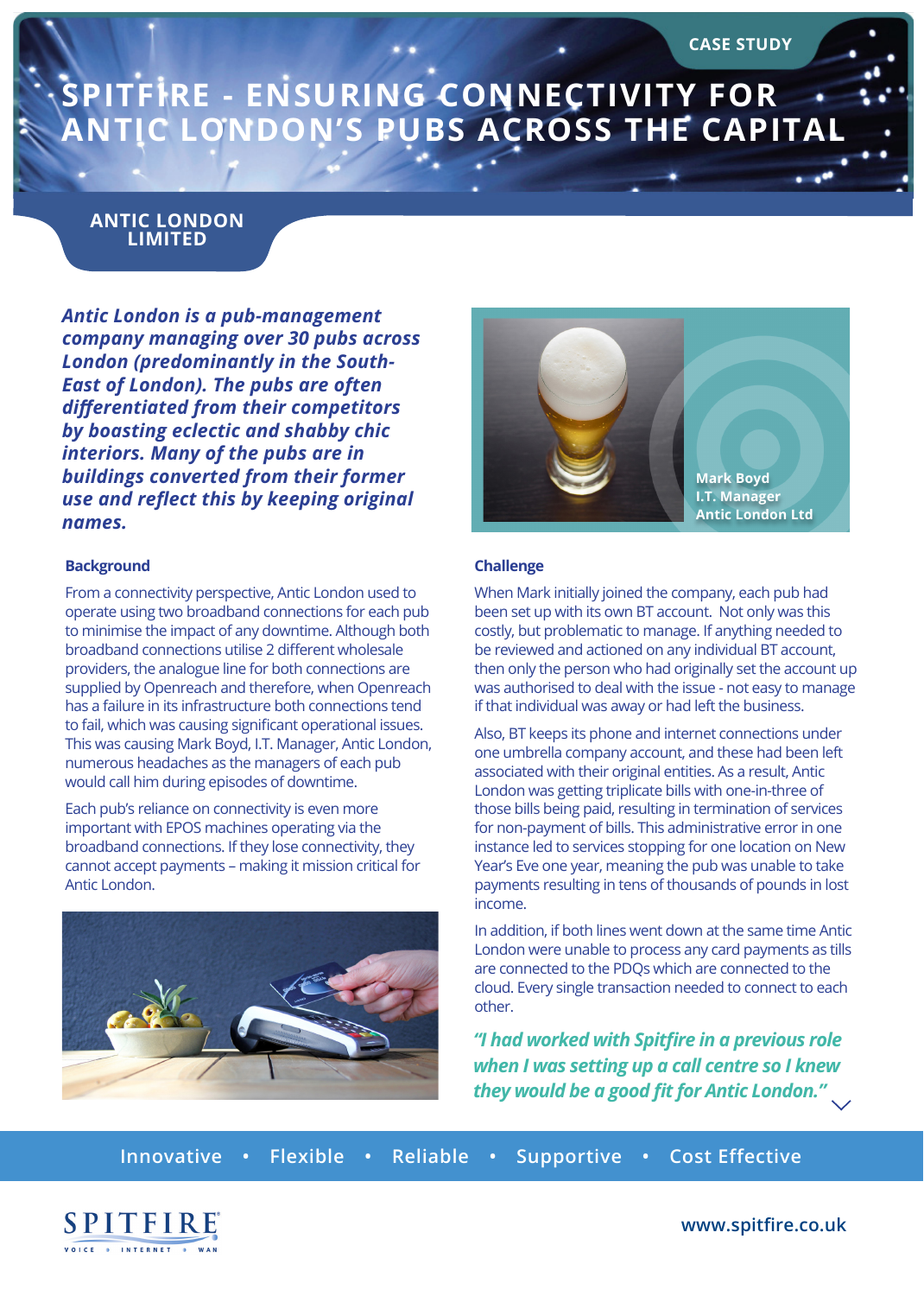

### **Solution**

#### **Sales process and evaluation of the solution required**

After working with Spitfire Network Services in a previous role and having a positive experience, Mark contacted the team again to discuss possible options to improve Antic London's connectivity situation.

Spitfire's team evaluated the situation in detail, formed a comprehensive understanding of Antic London's requirements and of their network before designing an appropriate solution to meet these needs. As always, this consultative process walked Mark through the options on offer and highlighted what the result would be.

#### **Combining Broadband and Mobile backup for 'always on' connectivity**

For all of the Antic London real estate (30+ locations), Spitfire has delivered a fibre broadband internet connection as the primary circuit and a mobile data connection configured as the backup in the event that the broadband line fails. Each connection utilises independent infrastructure meaning should there ever be a failure on the primary circuit it would have no impact on the backup circuit. Now Antic London are reassured that they can keep their tills always working and communicating with the cloud.

This solution was deployed across multiple sites in a seamless manner.

#### **ISDN Switch Off 2025**

In anticipation of the analogue phone lines being phased out as part of the ISDN switch-off, Antic London will now also embark on a new digital switchover project with Spitfire. This will begin by adding IP telephone lines to each of the pubs forming a single phone system across the whole estate. From a practical point of view, it means calls can be diverted easily to the correct location, which will increase efficiency across the business.

*"It was important for us to stay ahead of the game here, especially when you see so many other businesses unprepared for 2025."*



#### **Results**

Overall, the solutions delivered by Spitfire Network Services for Antic London have been transformational.

### *"It was about customer service, really. I have a dedicated account manager that I can call on and get something fixed - someone who solves my problems."*

Downtime across all locations has been significantly minimised, and even if there is a small issue, card payments aren't affected owing to Spitfire's mobile data backup solution being in place.

It has also addressed Antic London's many different business challenges around resiliency, flexibility and network access, providing the tools to become fully digital as an organisation going forward.

# antic

**Innovative • Flexible • Reliable • Supportive • Cost Effective**



#### **www.spitfire.co.uk**